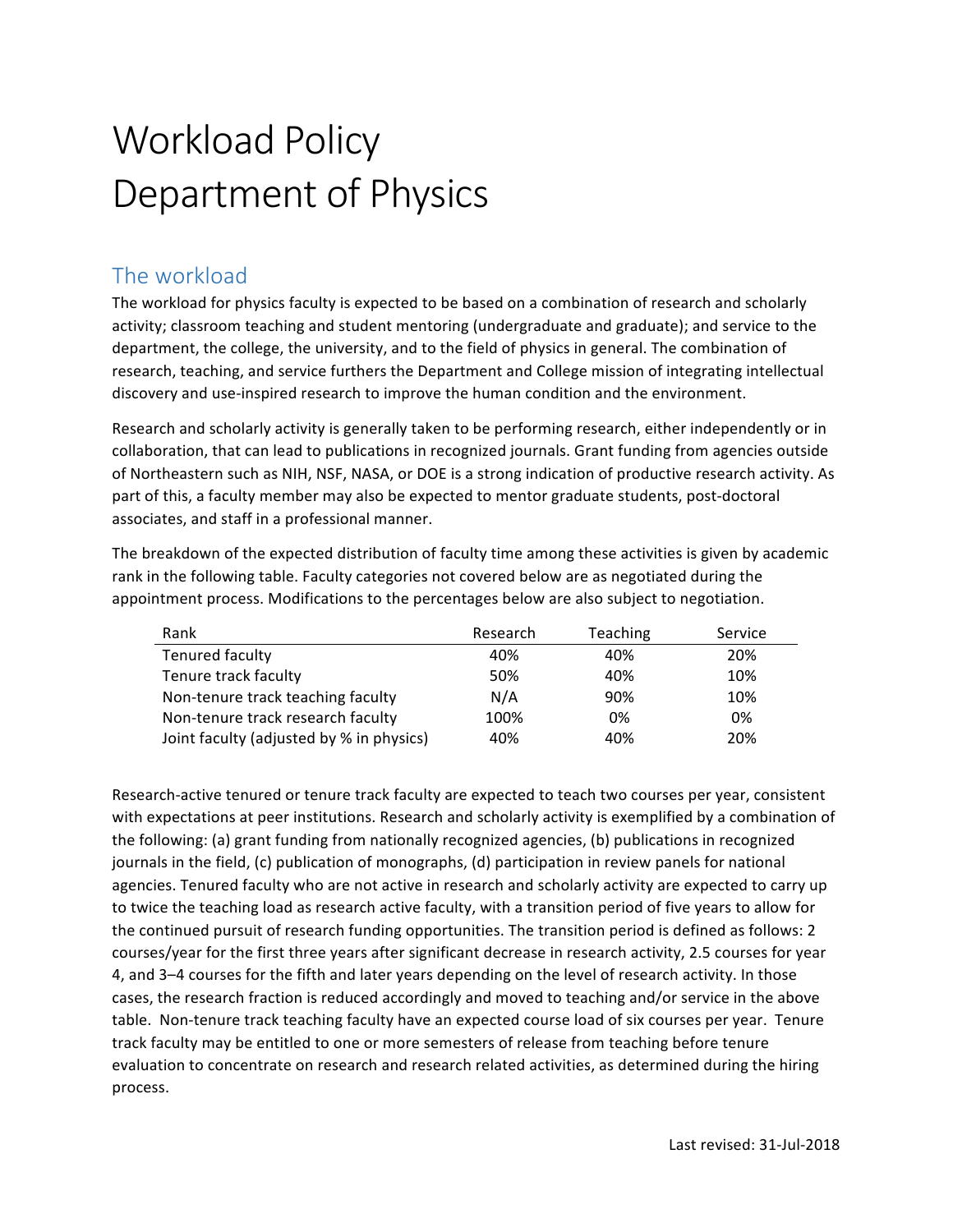All full-time faculty are expected to engage in service. Examples of basic service are attendance at faculty meetings and participation in departmental events. Service expectations for tenured and tenuretrack faculty are higher than for non-tenure track teaching faculty. Examples of additional service include participation in the Department's graduate program and committee service.

The workload assignment for each faculty member can be obtained by request to the Chair's office.

### Types of appointments

The department policies recognize five distinct categories: tenured faculty, tenure track faculty, nontenure track teaching faculty, non-tenure track research faculty, and faculty falling into one of the first three categories but holding a joint appointment in another Northeastern unit. Those faculty are evaluated by the department on the same basis as a full-time faculty member of the same rank, but with a weighting proportional to the percentage of their appointment in the department. Each department for joint appointments is expected to share its evaluation of work performance with the department listed as tenure home.

#### Workload assignment and modification

The Department attempts to create a distribution of work in teaching and in service within the University that matches the breakdown described above for each faculty member. Faculty are consulted concerning their preferences when options are available. The Executive Officer, in consultation with the Chair, uses that information in determining the teaching assignments. Modifications in the distribution of research, teaching, and service are made for cases where a major service duty is assumed (such as Executive Officer, Undergraduate Curriculum Chair or Graduate Director, SAC Chair, etcetera). Any modifications to the workload must be made in advance of the year of evaluation. All tenured faculty members have the option to buy out of teaching one course per academic year at a cost of 1/6 academic salary plus benefits; however, all tenured faculty members must still teach at least one course per academic year. Workload adjustments are also made for parental leave, leaves of absence, or similar situations in accordance with the appropriate University Policies and College guidelines.

#### Appeal of workload assignment

The Chair in consultation with the Executive Officer will consider appeals. A faculty member must file a written appeal with the Executive Officer within two weeks of the original notification of the workload assignment. The chair will consider the appeal on its merits and determine whether a modified workload assignment is warranted. The chair must respond within two weeks of receiving the appeal.

#### About this document

This document is available on the SharePoint site of the Department of Physics. It is reviewed every five years by the Department Executive Committee, at a minimum.

Date approved by the Department January 12, 2018. Date of next review: November 2022.

Date approved by the COS Dean: January 17, 2018

Date sent to the Provost:

Date approved by the Provost: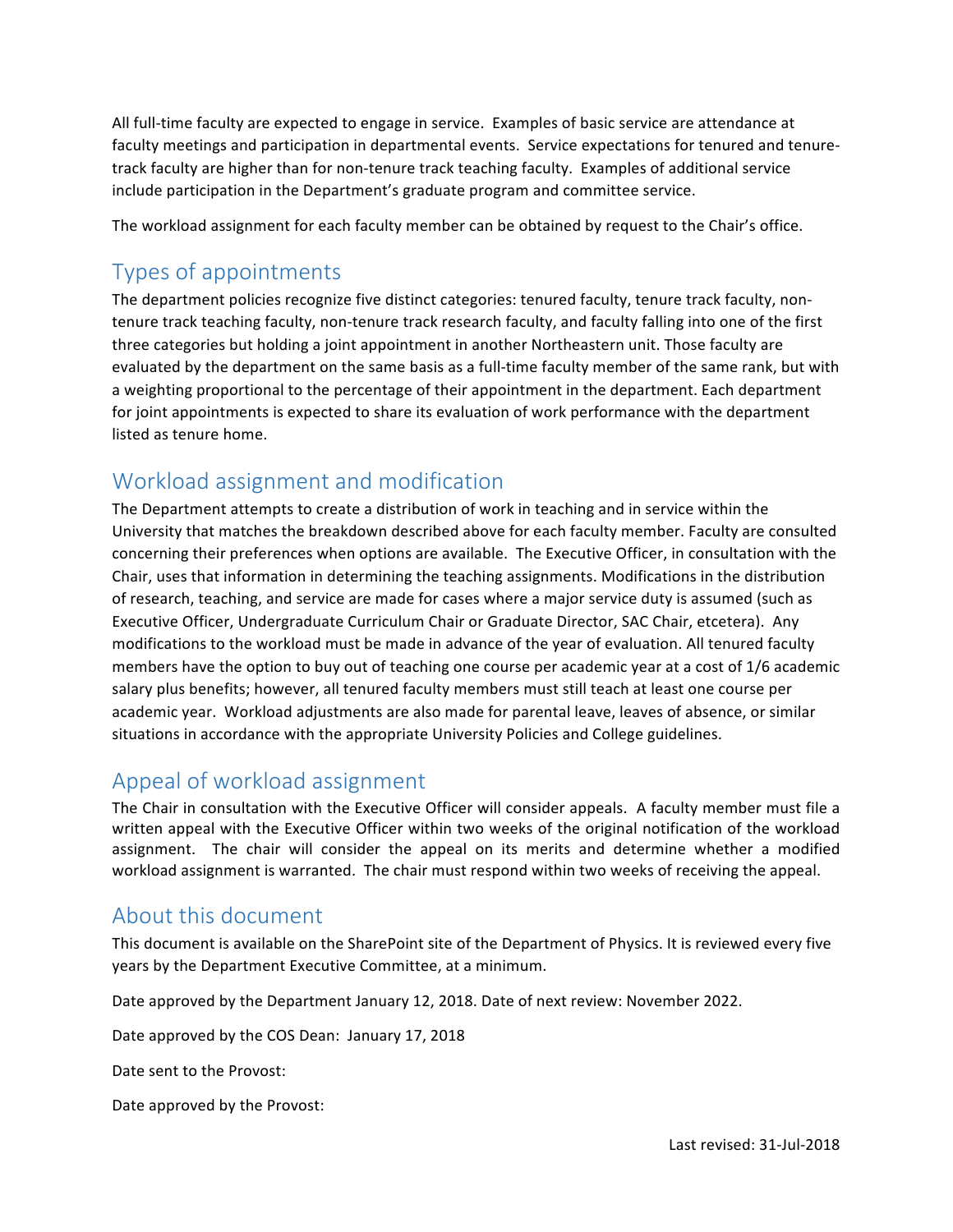## Checklist for unit workload policy documents

 $71\%$ 

Document is consistent with published College and University policies.

- Document clearly reflects the goals/aspirations of the unit as these relate to workload.  $974$
- $\mathcal{PH}$  Document clearly defines the types of activities that constitute each of teaching, research/scholarship/creative activities/professional development, and service for the unit.



Document describes the different types of full-time positions in the unit.

my Document clearly defines the teaching, research/scholarship/creative activities/professional development, and service expectations for the different types of appointments.



 $\mathcal{M}$  Document describes all unit policies related to workload for full time faculty.

MM/ Document describes criteria in which workloads may be modified, including pre-tenured minimum course reductions, family leaves, maternity/adoption leaves, and medical leaves. Document states how frequently the workload policy document will be reviewed.

 $\mathscr{P\!A}$  Document indicates where and how the unit's current workload policy document can be found.

Document indicates where and how the workload assignments for each full time faculty member can be found.



 $\mathscr{M}$  Document describes the process for faculty to address any concerns with their workload in the unit.



 $\mathcal{W}_{\mathcal{W}}$  Document indicates date of approval, any subsequent modifications by the unit, and anticipated date of next review.



Document indicates date of approval of the unit's dean.

Document indicates when it was sent to the Provost's Office to be included in the master list of policies for all units, and date of approval of the provost. If the unit has one or more faculty with joint appointments in other units:



 $\mathcal{M}$   $\mathcal{M}$  Document defines how the workload policy changes for faculty members with an appointment of less than 100% in the unit, include impact of tenure home.

mix Document describes how the unit will coordinate workload policy decisions with other units for faculty members with joint appointments, and how differences in workload expectations across units will be handled.